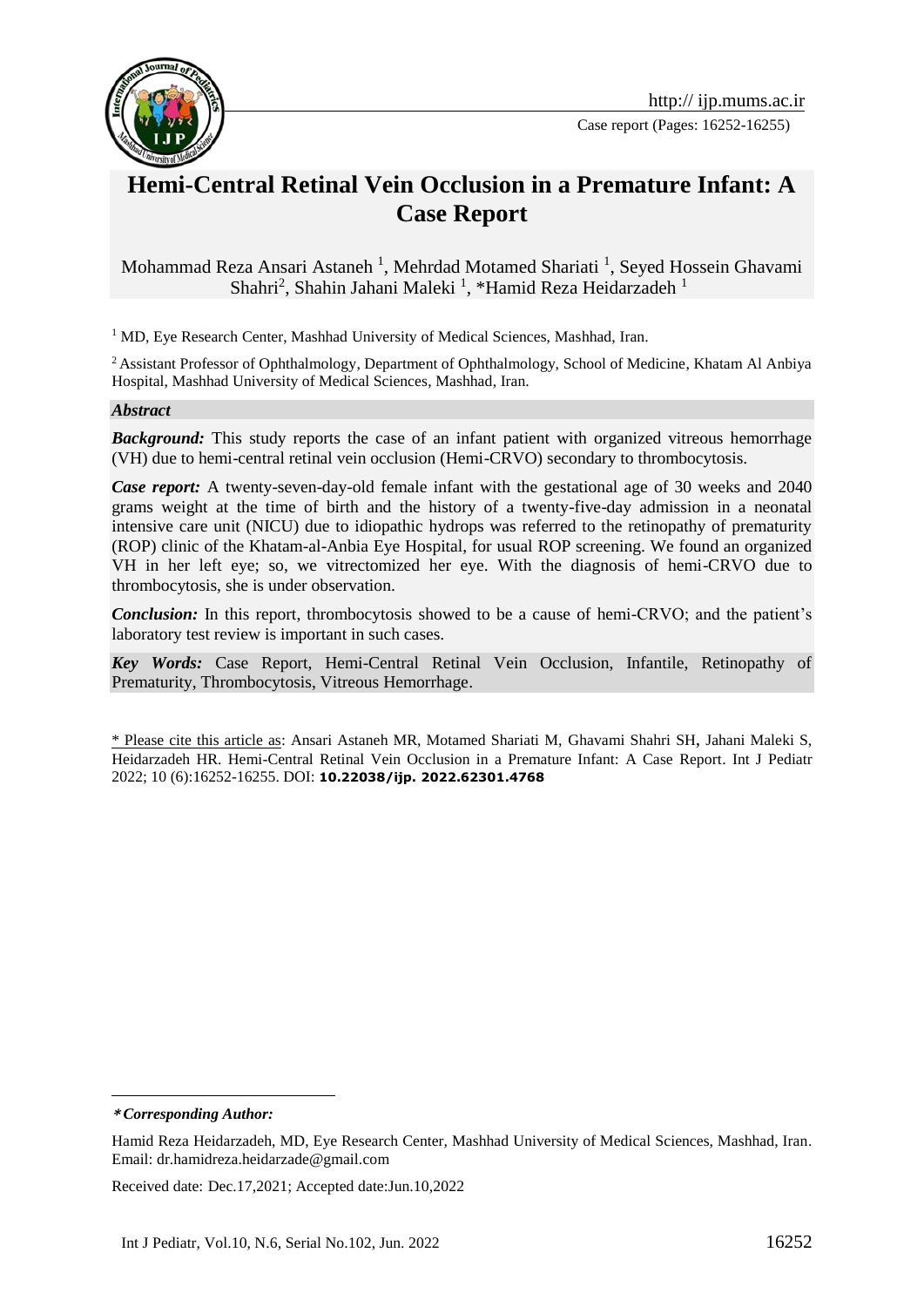## **1- INTRODUCTION**

Vitreous hemorrhage (VH) in infants is a rare condition (1). Hemi-central retinal vein occlusion (Hemi-CRVO) is not yet reported as the cause of VH in infants.

Thrombocytosis is defined as a platelet count of more than 500,000 per mL and can be classified as primary and secondary (or reactive). Neonatal thrombocytosis is rarely associated with complications (2), like hemi-CRVO.

In this report, we are going to describe an infant with a history of idiopathic hydrops and thrombocytosis, who was vitrectomized due to organized nonclearing VH with a final diagnosis of hemi-CRVO.

## **2- CASE REPORT**

A twenty-seven-day-old infant girl with the gestational age of thirty weeks and 2040 grams weight at the time of birth was referred to the retinopathy of prematurity (ROP) clinic of the Khatamal-Anbia Eye Hospital for ROP screening examinations. She had the history of a twenty-five-day admission in neonatal intensive care unit (NICU) for edema and ascites with a diagnosis of hydrops. She was managed with serum therapy, antibiotic therapy, and mechanical ventilation. Brain and kidney sonography as well as echocardiography were performed, showing normal results. Her blood cultures were negative, and her laboratory tests results showed no significant abnormality. Finally, she was discharged at the gestational age of thirtythree weeks and four days weighing 1530 grams, with a final diagnosis of idiopathic hydrops.

When the patient became twenty-seven days old, she underwent her first fundus examination as ROP screening. We noticed a densely organized VH in her left eye and the state of ROP in the right eye was stage 1 in zone II without plus disease (3). We planned to do a vitrectomy for the left eye as soon as possible, and a weekly follow-up examination for the right eye.

We did a three-port 27-gauge pars plana vitrectomy. After removal of all blood clots from the vitreous, we found RVOlike retinal hemorrhages, venous tortuosity, and dilatation in superior quadrants. We assumed that a venous occlusive incident had occurred. After the surgery, she was admitted to NICU for postoperative care. She received packed red blood cells due to hemoglobin 8 g/dL. Her platelet count was 1,131,000 /uL. After three days, she was discharged with 1800 gram weight and referred to a subspecialist of pediatric hematology and infectious diseases for evaluating anemia, thrombocytosis, and infections, especially TORCH (Toxoplasmosis Other (syphilis, varicella-zoster, parvovirus B19), Rubella, Cytomegalovirus, and Herpes infections).

The evaluations showed normal vitamin E levels, positive cytomegalovirus (CMV) IgG antibody, negative CMV IgM antibody, and normal coagulation profile studies (PT, PTT, and INR). Hemoglobin was 10.3 g/dL and platelet count was 1.290.000 /µL. There was no identifiable cause of thrombocytosis, and no evidence of coagulopathies. The infant is, currently, under the care of a neonatologist.

After surgery, we examined the patient in the Khatam-Al-Anbia ROP clinic, weekly. Her retina was attached and her right eye showed no other pathologies until she was forty-eight days old. At the age of fortyeight days, in ROP screening examination, we found that the right eye's ROP state progressed to stage 2 in zone II with plus disease. We scheduled her for a bevacizumab injection into her right eye (**Fig. 1**).

In her final fundus examination of the left eye up to now, at the age of seventy-eight days, we observed multiple occluded veins and ischemic retina.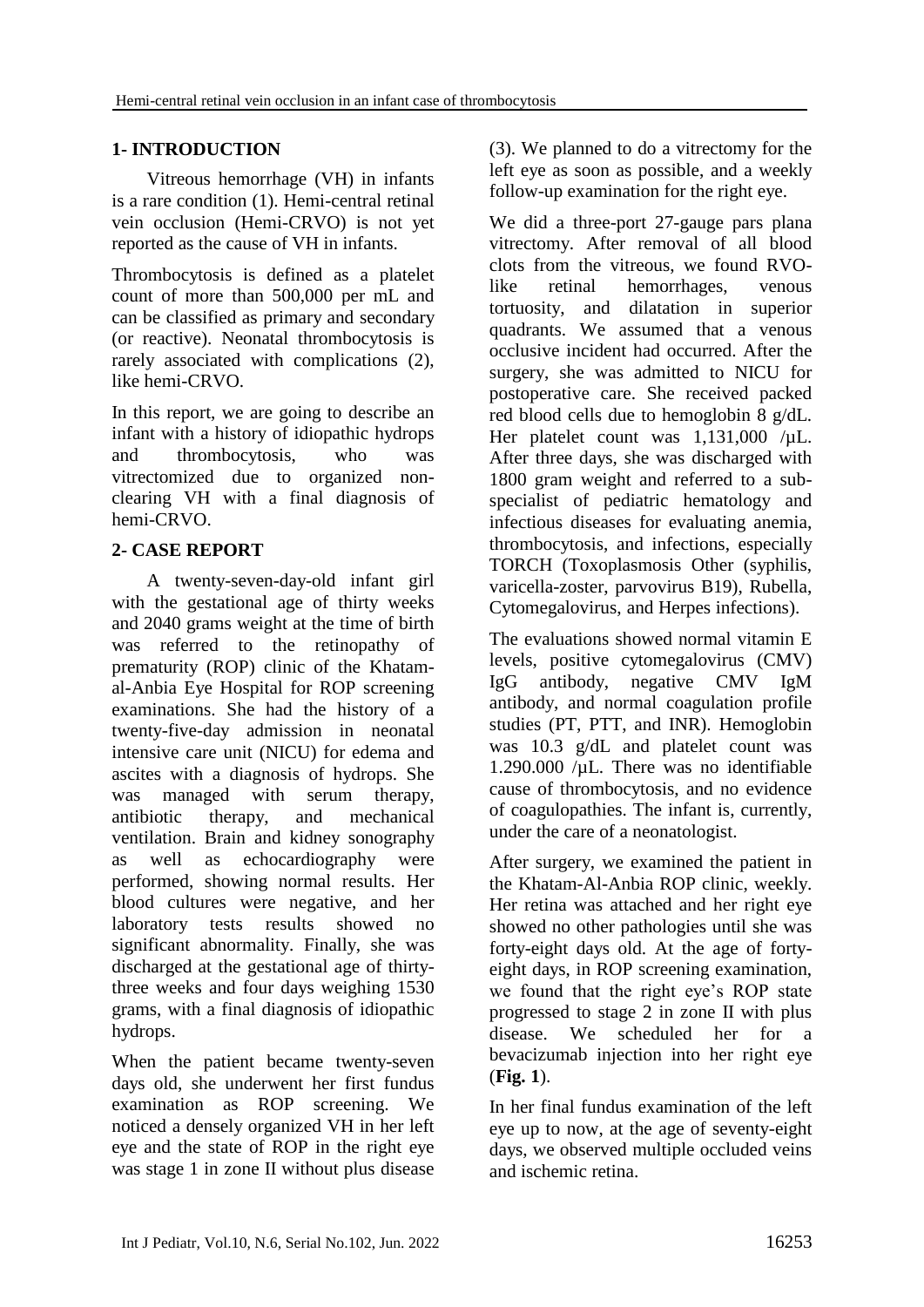

**Fig 1:** A fundus photo (RetCam) of the left eye shows the RVO-like hemorrhages in the temporal retina. B, fundus photo of the right eye after bevacizumab injection for ROP, shows no pathology in the posterior pole.

### **3- DISCUSSION AND CONCLUSION**

The causes of VH in children are different from those in adults. So far, few studies have been conducted in this field. The most common causes are trauma, ocular tumors, inborn errors of metabolism, and congenital vascular malformations (4). In premature infants, a variety of causes may lead to VH including severe stages of ROP, subarachnoid hemorrhage (5), infections such as herpes or fungal sepsis (6), thrombocytopenia (7), and iatrogenic causes such as intravitreal injections (8).

Retinal vein occlusion (RVO) occurs rarely in premature infants. Phalak et al., in 2014, reported a CRVO following panretinal photocoagulation for an infant with ROP (9).

In this report, we described a premature infant with a history of idiopathic hydrops and thrombocytosis, referred for ROP screening examinations. We found a dense VH in her left eye and scheduled her for a three-port 27-gauge pars plana vitrectomy. After removal of all blood clots from the vitreous, we found RVO-like hemorrhages,

and venous tortuosity and dilatation in superior quadrants. In systemic evaluations, we assessed the patient about any causes of hypercoagulopathy including inborn errors of metabolism, especially hyperhomocysteinemia, and infections. Based on the results of our systemic evaluation, we concluded that the most probable cause of RVO, in this case, is thrombocytosis. Thrombocytosis may have a role in ROP pathophysiology. Del Rey Hurtado de Mendoza et al. showed that thrombocytosis was associated with ROP in very preterm infants, but not with the other prematurity-associated complications (10). However, in this study, we showed that RVO due to thrombocytosis can occur in preterm infants, which can be presented as a dense VH.

## **4- AVAILABILITY OF DATA AND MATERIALS**

The datasets used during the current study are available from the corresponding author on reasonable request.

#### **5- COMPETE OF INTERESTS**

None.